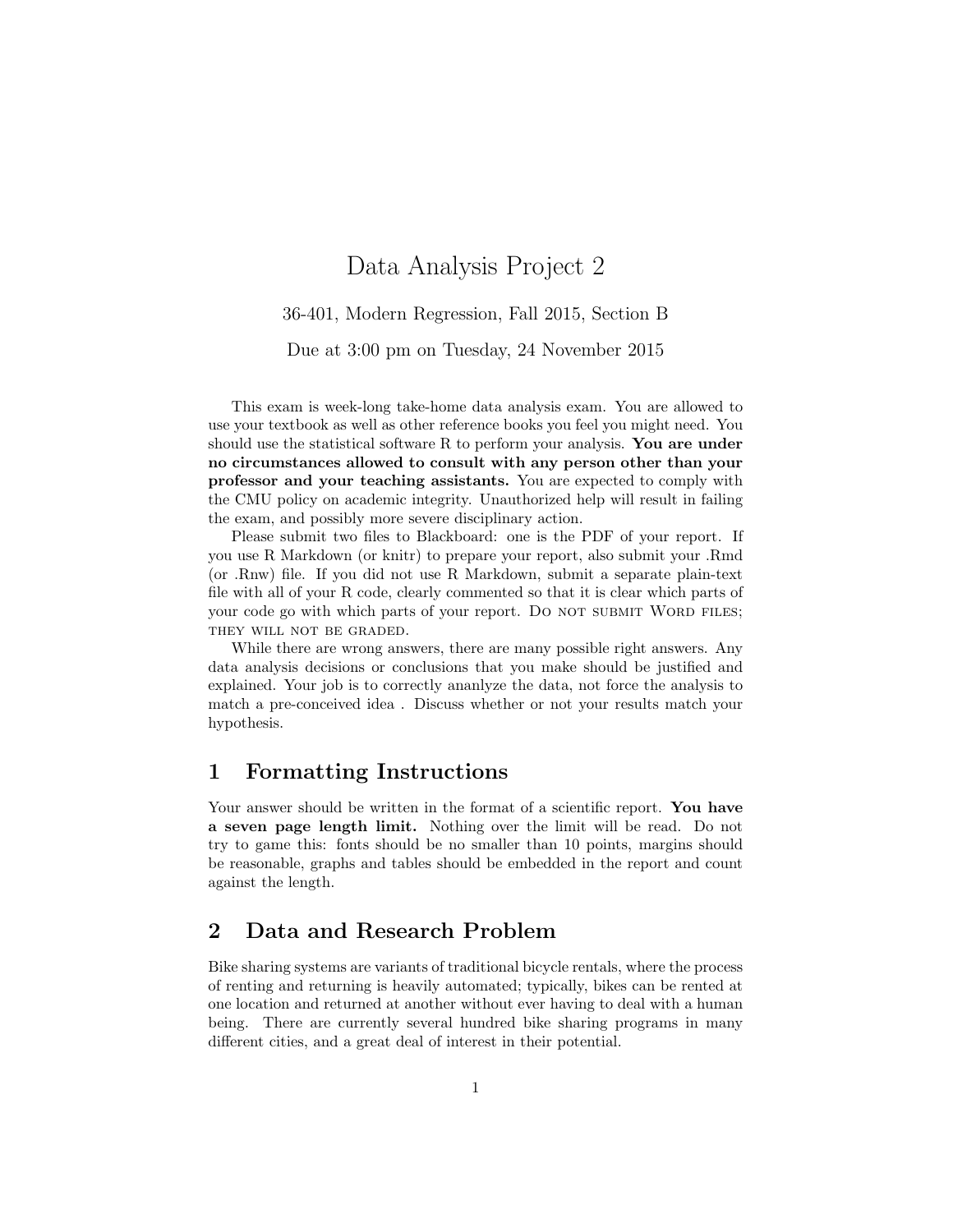You are approached by a bicycle rental company that would like to predict the daily level of bicycle rentals from environmental and seasonal variables. Since you do not know any other kind of model (yet), you will try to give them such predictions using a multiple linear regression model. The data set, [http:](http://www.stat.cmu.edu/~cshalizi/mreg/15/dap/2/bikes.csv) [//www.stat.cmu.edu/~cshalizi/mreg/15/dap/2/bikes.csv](http://www.stat.cmu.edu/~cshalizi/mreg/15/dap/2/bikes.csv), is derived from a two-year usage log of a Washington, D.C. bike-sharing system called Captial Bike Sharing (CBS) (<http://www.capitalbikeshare.com/>).

The variables are as follows:

date The full date, in year-month-day format

season Season of the year, 1 to 4

yearr Year, 0=2011, 1=2012

month Month  $(1 to 12)$ 

holiday Whether the day is holiday or not

weekday Day of the week (coded by  $0-6$ )

workingday 1 for working days, 0 for weekends and holidays

weather Weather, coded as follows:

- 1. Clear to partly cloudy
- 2. Mist but no heavier precipitation
- 3. Light rain or snow, possibly with thunder
- 4. Heavy rain or snow
- temp Normalized temperature in Celsius. The values are derived via  $(t (t_{min})/(t_{max} - t_{min}), t_{min} = -8, t_{max} = +39$
- atemp Normalized feeling temperature in Celsius. The values are derived via  $(t - t_{min})/(t_{max} - t_{min}), t_{min} = -16, t_{max} = +50$
- hum Normalized humidity ( $=$  actual humidity divided by 100)
- windspeed Normalized wind speed (= actual wind speed in miles per hour divided by 67)
- registered Number of bike rentals that day by registered users.
- count Count of total bike rentals that day, including both casual and registered users

The response variable of interest is count, the total number of rentals each day.

Note: You may find your results easier to interpret if you transform some variables. Also, using all of the predictor variables may result in collinearity problems.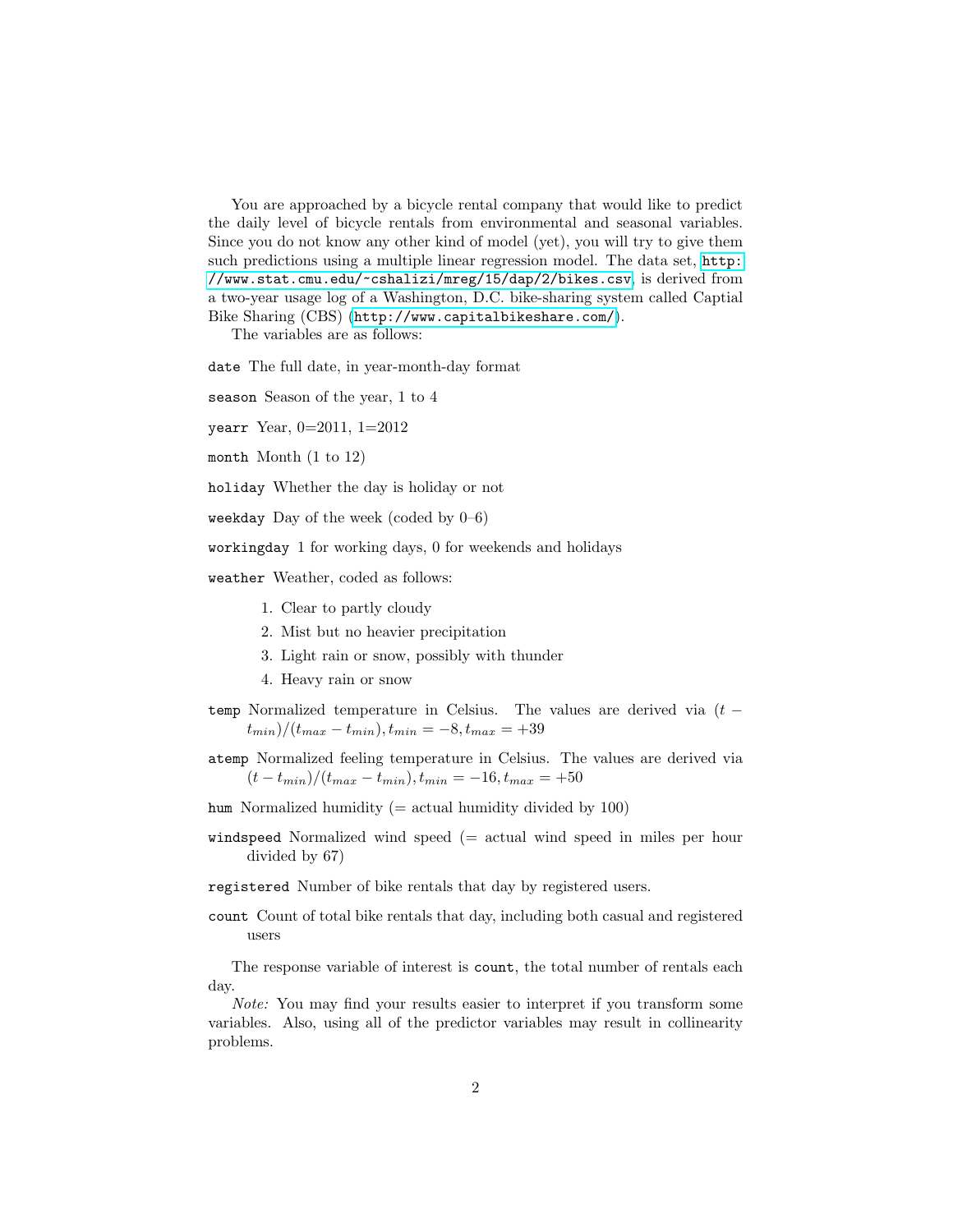#### Specific Analytical Questions

The following points are of special interest to the client, and you should be sure to address them in your report.

- Does having more registered users renting bikes on a given day predict higher total bike rentals?
- What is the relationship between temperature and the number of bikes rented?
- Is the relationship between temperature and the number of bikes rented the same in the two years?
- What is the relationship between humidity and the number of bikes rented?
- Is the relationship between humidity and rentals different under different weather conditions?

#### Suggested Outline

- 1. Introduction Write four to five sentences introducing the research problem and describing the specific research hypothesis. Cite any information sources in parentheses or foot- or end- notes.
- 2. EDA How many observations do you have?
	- Examine the (predictor and response) variables univariately and multivariately.
	- Provide graphical displays or numerical summaries for all variables.
	- You need EDA for all pairs of numerical variables and at least for the categorical variables and the response variable. Describe your results.
	- Which variables seem associated with the bicycle usage?
- 3. Initial modeling Start by building a multivariate linear regression to the data predicting usage from the predictor variables. Address the specific questions of the client when building the model. Be sure to justify the choices you made in building this initial model.
- 4. Diagnostics/model selection
	- Are the basic assumptions met for your multivariate linear regression model? Why or why not?
	- What transformations do you choose (if any)? Why?
	- Are there any outliers in your sample overly influencing your model? Identify any outlier candidates and decide whether or not to remove them. Give details.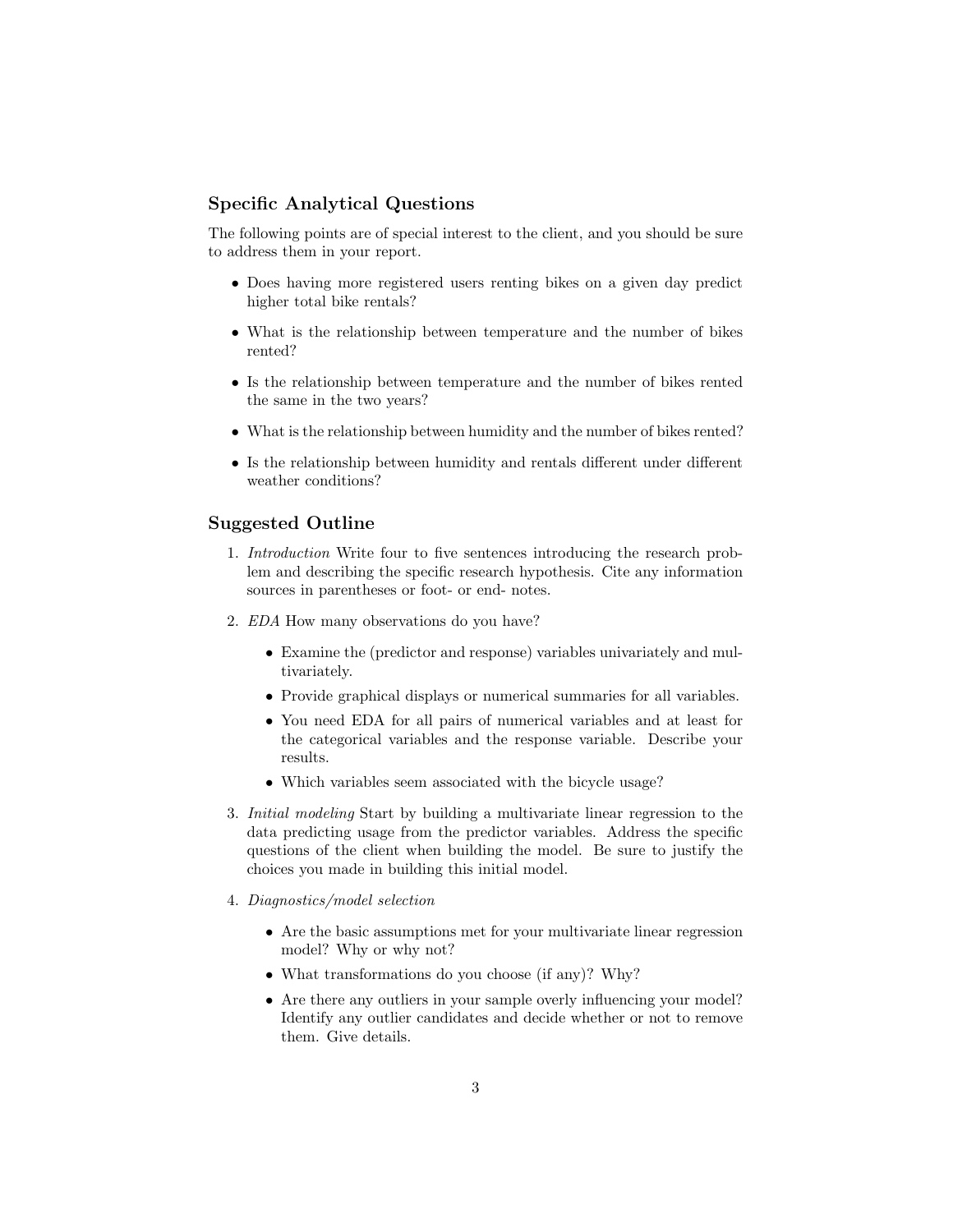- Do you exclude any variables? Why? All exclusions/inclusions must be justified.
- 5. Final model inference/results Create a table that summarizes your final model (coefficients, standard errors, confidence intervals, p-values). Provide interpretations of all your coefficients in the context of the problem. Be sure to address the specific questions of the client (above).
- 6. Discussions/results: What are your conclusions? Identify a few key findings, and discuss, with reference to the supporting evidence. Can you come up with explanations for the patterns you have found? Suggestions or recommendations for the client? How could your analysis be improved? (6–8 sentences)

### Rubric

Words (10) The text is laid out cleanly, with clear divisions and transitions between sections and sub-sections. The writing itself is well-organized, free of grammatical and other mechanical errors, divided into complete sentences logically grouped into paragraphs and sections, and easy to follow from the presumed level of knowledge.

Numbers (5) All numerical results or summaries are reported to suitable precision, and with appropriate measures of uncertainty attached when applicable.

Pictures (5) Figures and tables are easy to read, with informative captions, axis labels and legends, and are placed near the relevant pieces of text.

Code (10) The code is formatted and organized so that it is easy for others to read and understand. It is indented, commented, and uses meaningful names. It only includes computations which are actually needed to answer the analytical questions, and avoids redundancy. Code borrowed from the notes, from books, or from resources found online is explicitly acknowledged and sourced in the comments. Functions or procedures not directly taken from the notes have accompanying tests which check whether the code does what it is supposed to. The text of the report is free of intrusive blocks of code. If you use R Markdown, all calculations are actually done in the file as it knits, and only relevant results are shown<sup>[1](#page-3-0)</sup>. If you do not use R Markdown, the code in your appendix must generate exactly the results you show in your report, and must have comments making it clear which parts of your code go with which results.

Explotory Data Ananlysis (15) Variables are examined individually and bivariately. Features/observations are discussed with appropriate figure or tables. The relevance of the EDA to the modeling is clearly explained.

<span id="page-3-0"></span><sup>&</sup>lt;sup>1</sup>See the model report for DAP 1 for examples of how to do this.